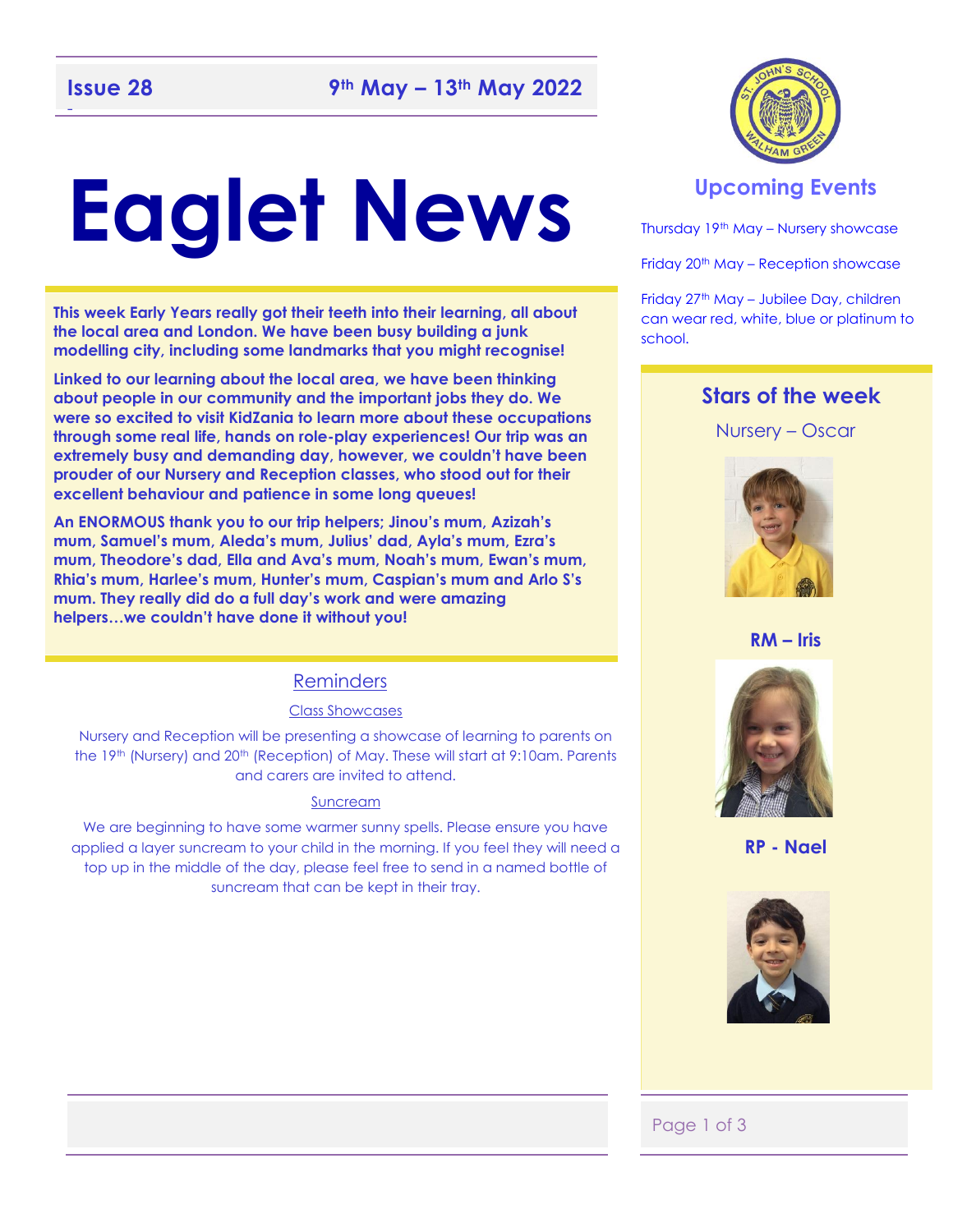# **Reception**

# **Our learning**

#### **This week in pictures**



*Lots of future aspirations were cemented on our trip to KidZania!*

#### **Next week**

 Personal, Social and Emotional Development We will be developing our confidence in public speaking and presenting as we perform our class Showcase. Communication, Language and Literacy We will be writing about what we want to be when we grow up. **Mathematics** We will be consolidating our knowledge of doubling and odds and evens. **Understanding of the World We will continue to learn about our local area, with a focus on the language of 'local' and 'community' and looking at maps. Religious Education We will be learning about the Christian account of creation and thinking about what makes us unique.** 







#### Page 2 of 3